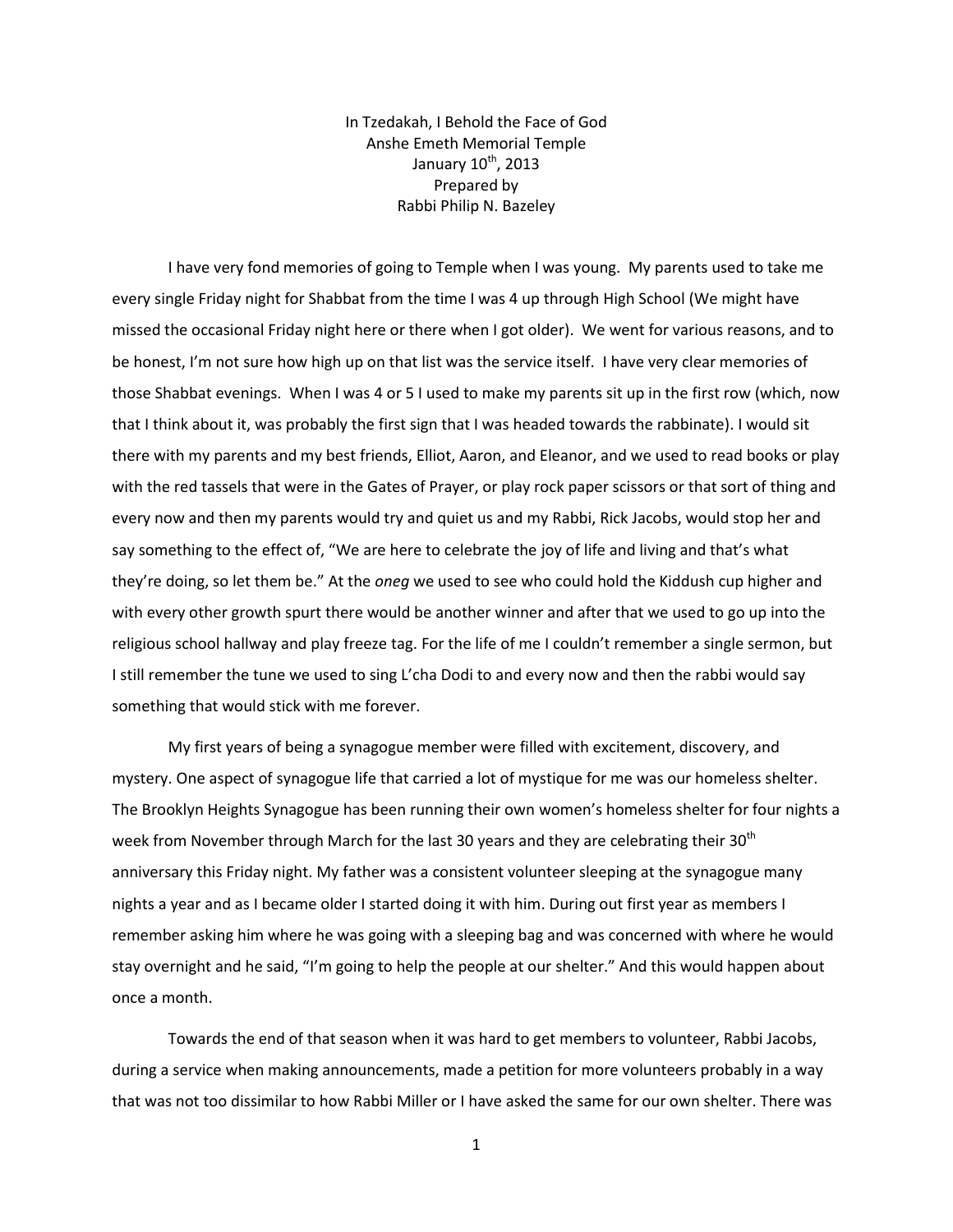something about what he said that I found curious, that sparked my interest. I very clearly remember going over Rabbi Jacobs during the *oneg* and tugging on his *tallis*. Rabbi Jacobs, a towering 6'3" rabbi who felt like a giant to me in more ways than height, kneeled down and got to eye level and said, "Shabbat Shalom Philip, how are you doing?" and I asked him, "why do we have a homeless shelter?" And he said, "Well, because we have a warm place to keep people safe and cook them a hot meal during the cold winter nights and we are Jews, so that's what we do." I'll never forget that line, "we're Jews, so that's what we do."

At five I had no real idea what a homeless shelter was or why it needed to exist. Learning about the shelter helped me understand that there were people who were less fortunate than I was and that it happened for reasons that were sometimes beyond their control. I also learned that Judaism was much more that hanging out with friends and singing in services, but was also about being in service to God and my fellow person and there was no better way to do this than in fellowship with others.

Tomorrow night, Alyson and I and eight other parents are taking 30 of our high school students into New York City for the Midnight Run. We set out around 9:30 for New York City and while there we will be stopping our vans at various locations: sometimes in front of a church, or a particular train station, and sometimes just at a street where we know that it's an area where the homeless huddle together for warmth at night. When we stop the vans a small delegation of teens will get out with our chaperones and call out to see if there is anyone who needs a sandwich, or a blanket, or a coat, or a hot potato. Following our last stop at Penn Station we are going to head over to the Littman's to discuss the experience and I want to thank them for opening their home up to us every year. We'll be back at the temple no later than 3am and with just five or so hours of sleep we will get up and go to Religious School.

This is an experience that everyone going knows will be special. We actually have a waiting list for parents because they too know just how important this trip is. It's in their fiber and their being and a part of who they are. It's why there was such an outpouring of support from so many of you in our congregation and larger community who donated supplies for us to give out. On your way to the parking lot after services I want you to poke your head into the youth lounge. There you will see bags upon bags of supplies. On Sunday morning that room will be empty.

My Talmud class and I studied Talmud Bavli Bava Batra last year and we got stuck on this one passage on page 10a that reads:

2